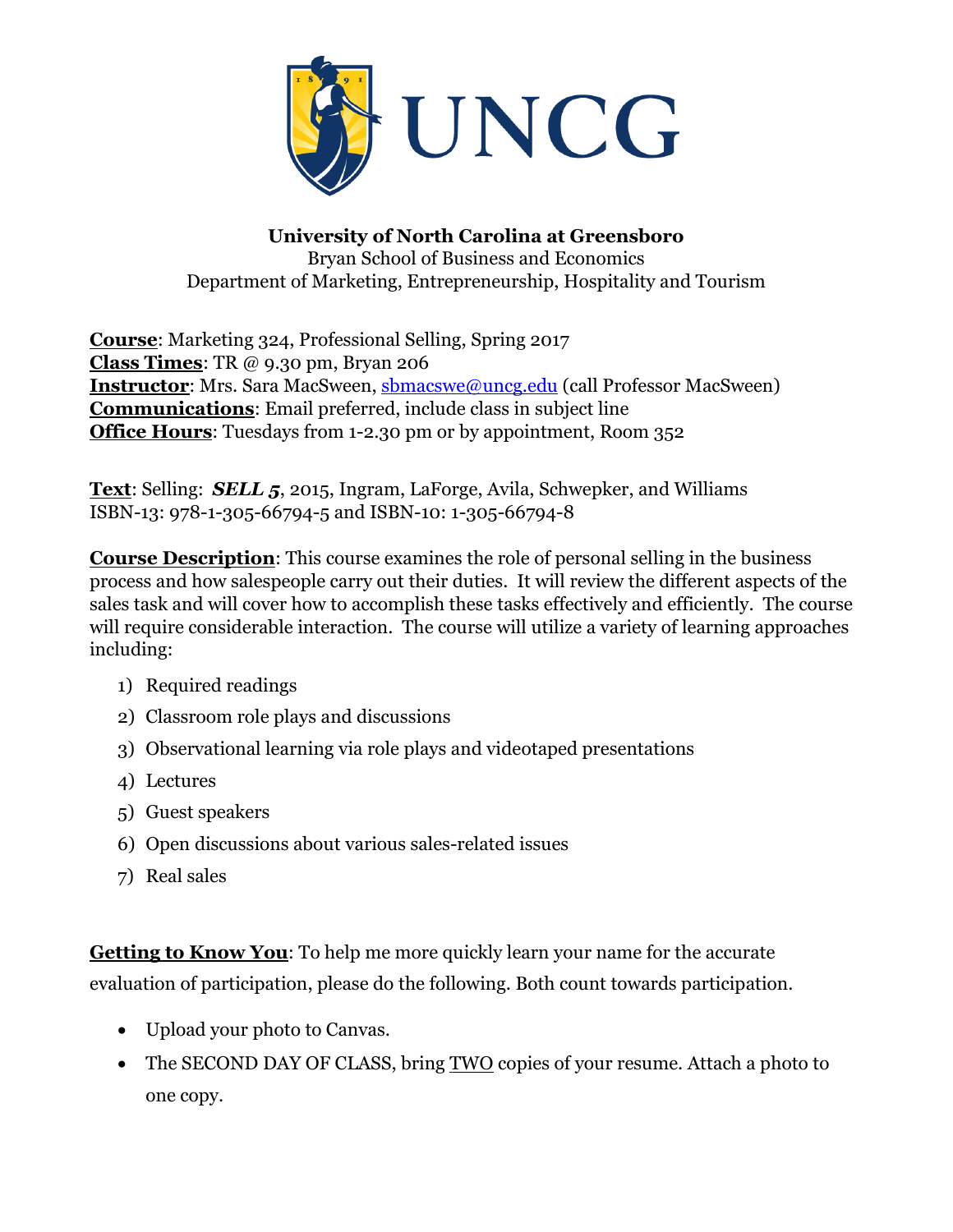## **Course's Cognitive Objectives**

Students need the following **skills and abilities** for this course.

- 1. Identify/improve areas in your time management process.
- 2. Modify her/his presentation to match the social style of a specific buyer.
- 3. Use listening skills to determine buyer needs.
- 4. Write and identify various types of ADAPT/SPIN questions.
- 5. Interpret the meaning of various forms of non-verbal communication.
- 6. Use and identify various aspects of non-verbal communication that can be used to enhance the sales presentation.
- 7. Present a product/service effectively in a face-to-face sales setting.
- 8. Conduct a break-even analysis.

Students need to learn and practice the following aspects of the **buying process**.

- 1. Identify the steps in the complex buying process typically used for big-ticket items and/or new purchases.
- 2. Identify different types of customers and the critical purchasing factors that will most influence their buying decision.
- 3. Identify the types of organizational buying decisions and what a salesperson must do to be seriously considered in these buying situations.
- 4. Identify the different people that can be involved in a purchase and their potential role in the buying center/decision.
- 5. Be able to select the most effective entry point into a prospect's buying process.

Students must master the following components of the **selling process**.

- 1. Identifying the stages of the selling process from prospecting through follow-up.
- 2. State the qualifications for a suspect to be a prospect.
- 3. Compare the effectiveness of different types of prospecting techniques for various types of buyers.
- 4. Use a questioning process like SPIN (**S**ituation **P**roblem **I**mplication **N**eed) or ADAPT (**A**ssessment **D**iscovery **A**ctivation **P**rojection **T**ransition) to identify buying issues.
- 5. Identify the purpose of a RFP (**R**equest **f**or **P**roposal) and the various issues involved in responding to one.
- 6. Identify various negotiation pressure tactics and know how to respond to them.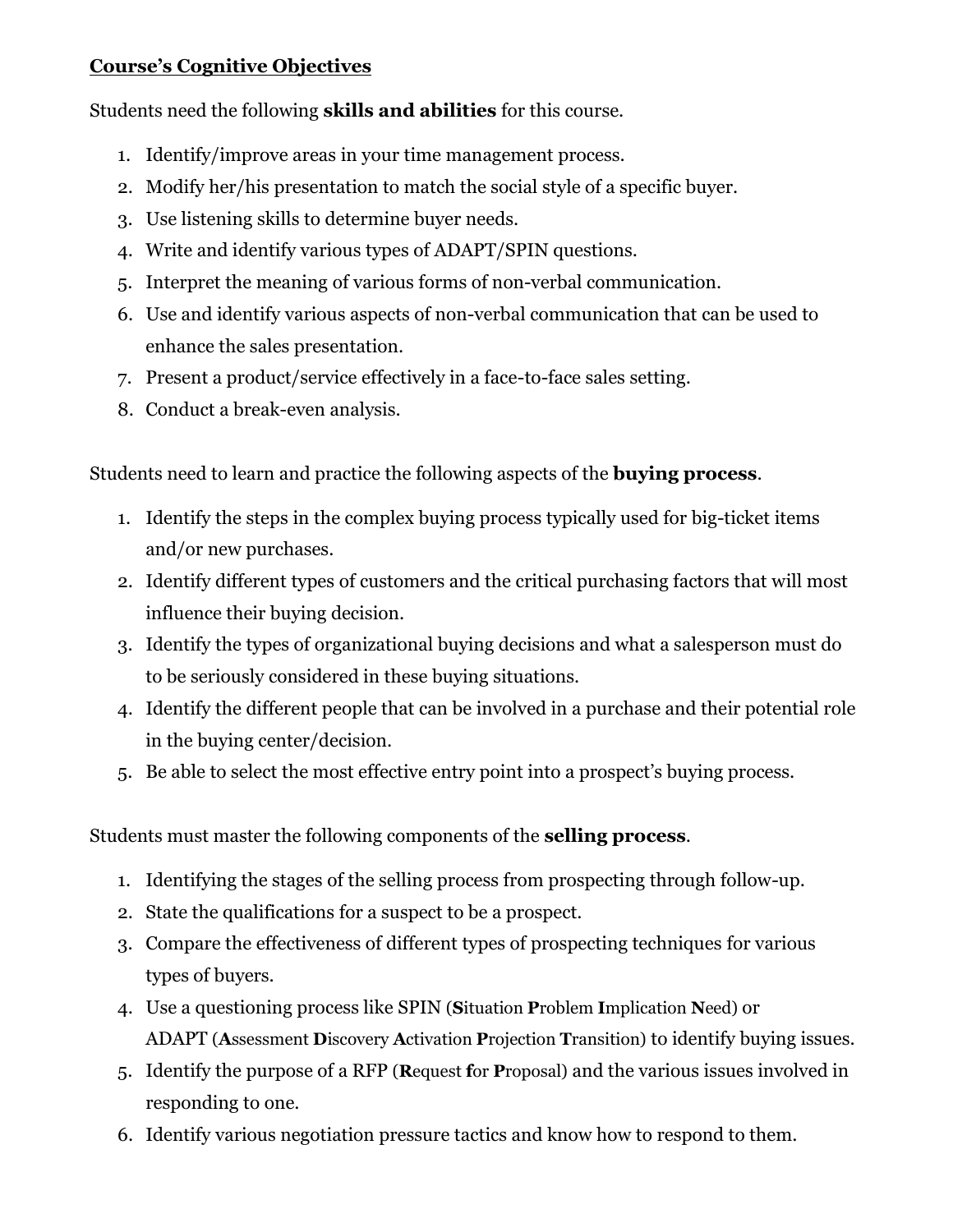#### **Important Notes**

- 1. The exam consists of questions from the text, lecture and videos. If you don't attend class, then you will miss A LOT of the material on the exams.
- 2. Slides **ARE NOT** posted on Canvas. It is VERY important to attend lectures.
- 3. Office hours are available each week for review of slides and questions.
- 4. Quality, not quantity, is important for class participation and oral presentations.

## **Five Keys to Successful Semester**

- 1. Read each chapter prior to its discussion in class. This will help you keep up with the course. It will also make your familiar with key concepts that will be discussed.
	- Students must complete chapter quizzes PRIOR to class on the assigned days.
	- Questions will be posted on Canvas. Open-book quizzes.
	- Prepare for guest speakers. Bring printed copy of questions.
- 2. Attend class. You are paying for this class and should attend. Slides ARE NOT posted on Canvas, so you will miss key points and important discussions. Many exam questions come from the Professor on items NOT included in the text.
- 3. Ask questions and speak up during class. Class discussions are intended to encourage dialogue. If a question is asked, you should speak up. Class time is your opportunity to ask questions and get further clarification on concepts.
- 4. Look out for selling everywhere you go. As you go about your day, be aware of sales professionals and their pitches.
	- What selling technique are they using?
	- What does their body language and non-verbal language convey?
	- Are they asking appropriate questions to uncover needs?
	- How could they improve their pitch?
- 5. Actively participate in your team project. Preparation of the role plays and presentation will require work outside of class. This collaborative learning should be fun and further your understanding of key concepts. Students who don't support the group project will receive a lower grade. Students are required to submit a peer evaluation form (printed copy.)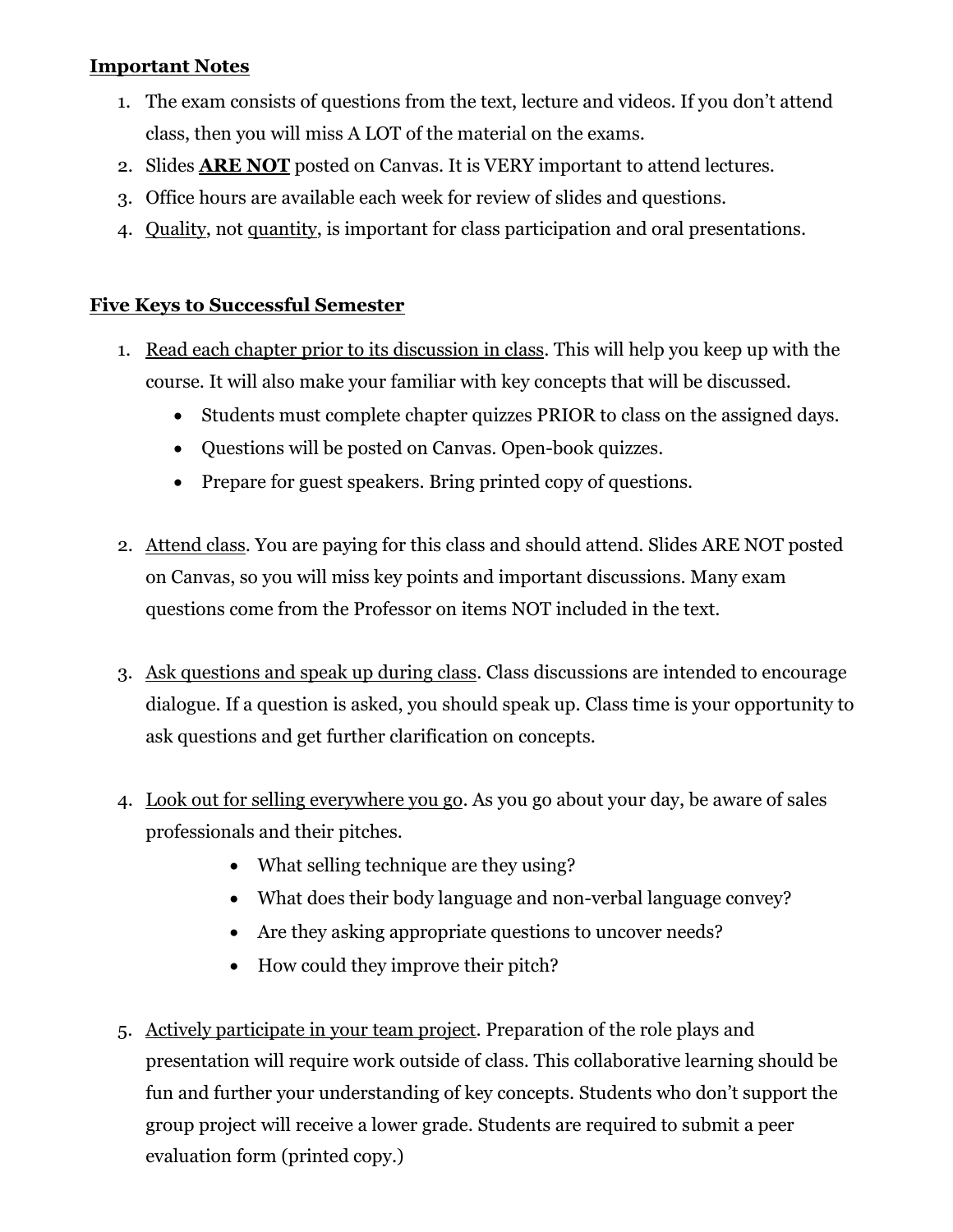**Attendance:** The more you show up, the more you learn. If you don't attend class, your participation grade will reflect this.

**Honor Code**: This class will follow the following Honor Code policies:

- University's Academic Integrity Policy, which can viewed at <http://academicintegrity.uncg.edu/>
- The Bryan School's Faculty and Student Guidelines, which can be viewed at [www.uncg.edu/bae/faculty\\_student\\_guidelines.pdf](http://www.uncg.edu/bae/faculty_student_guidelines.pdf)

## **Inclement Weather**

This class will follow UNCG's policy on delays and cancellations due to weather.

#### **Holiday Observances**

 Absences will be granted for religious practices. Email Professor MacSween in advance of your absence.

## **Grading**

| <b>Item</b>                                                              | %    |
|--------------------------------------------------------------------------|------|
| Quizzes (submit answers on Canvas prior to each class, deadline by 2 pm) | 10%  |
| Exam I (Chapters 1-5)                                                    | 15%  |
| Exam II (Chapters 6-10)                                                  | 15%  |
| Final                                                                    | 10%  |
| Event Ticket Sales (\$240 quota per student and four assignments)        | 10%  |
| Class Participation (bio, six thank you notes and speaker participation) | 10%  |
| Sales Presentation (individual)                                          | 30%  |
| <b>TOTAL</b>                                                             | 100% |

**Grading Scale**: Final grades, which will be rounded up, will be assigned as follows:

| $97-100 = A+$   | $73-76 = C$  |  |
|-----------------|--------------|--|
| $93-96 = A$     | $70-72 = C$  |  |
| $90-92 = A$     | $67-69 = D+$ |  |
| $87 - 89 = B +$ | $63-66$ = D  |  |
| $83 - 86 = B$   | $60-62 = D$  |  |
| $80-82 = B$     | $61 - 0 = F$ |  |
| $77 - 79 = C +$ |              |  |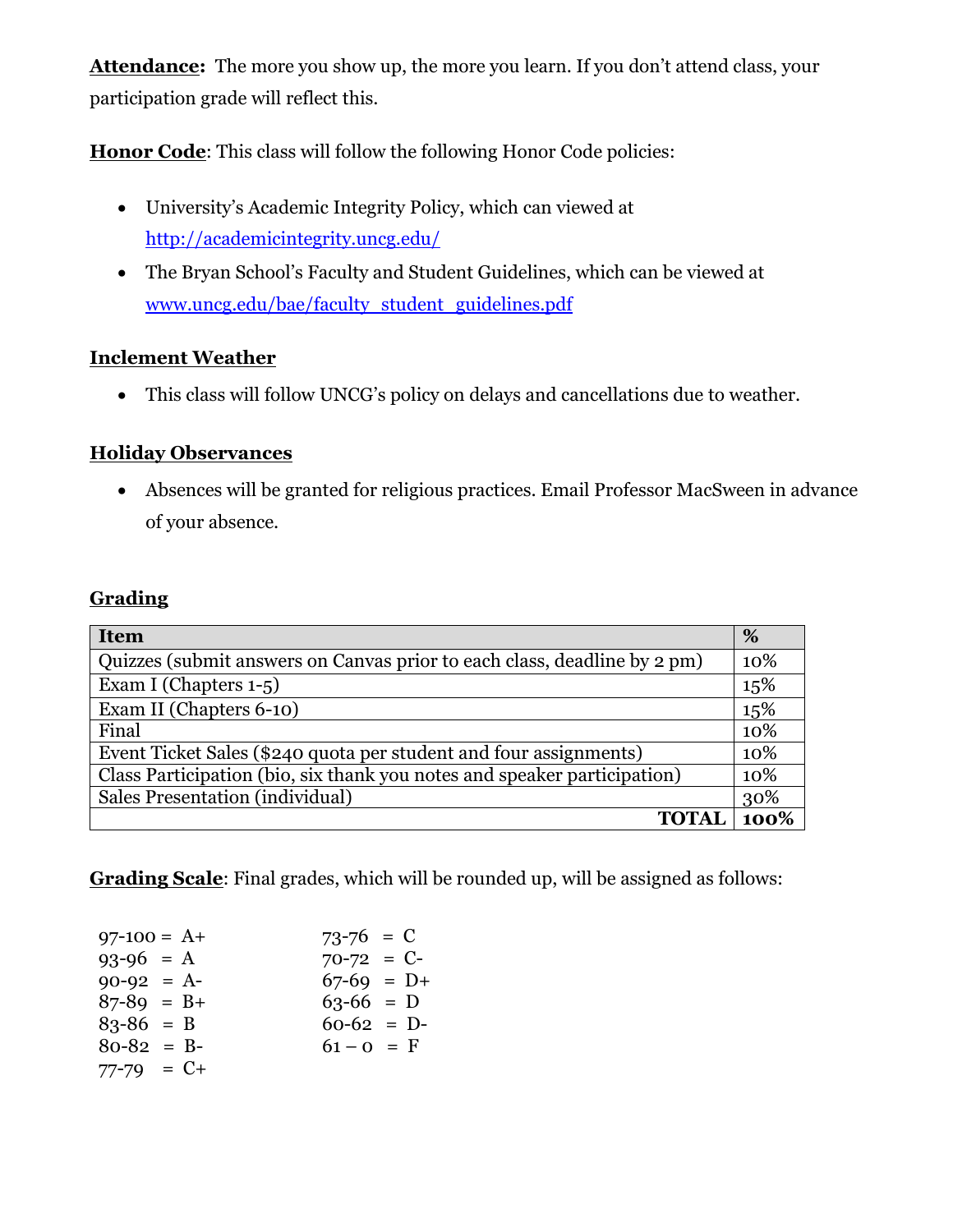|                                     | A                         | В                    | $\mathbf C$         |                | F            |
|-------------------------------------|---------------------------|----------------------|---------------------|----------------|--------------|
| <b>Value</b>                        | Outstanding<br>Excellence | Mastered<br>material | Tagged<br>the bases | Unsatisfactory | Unacceptable |
| Organizational<br><b>Equivalent</b> | Promoted                  | Raise                | No Raise            | Reviewed       | Fired        |
| % of Class                          | $15 - 20%$                | 50-60%               | $20 - 25%$          | $< 5\%$        | $< 5\%$      |

**Exams**: Questions on these exams will require a student to attend class, take good notes on the lectures/presentations and read the textbook in order to answer them effectively.

- Midterm I 50 multiple choice questions, Chapters 1-5.
- Midterm II 50 multiple choice questions, Chapters 6-10.
- Final Exam format will be confirmed closer to the time.

**Make-up Exams**: Only given if arranged prior to the exam or due to illness. If provided for an illness, students must provide a note from a physician on letterhead with a signature before a make-up exam will be given. If a student fails to appear for an exam or make-up exam, they will receive a grade of **zero**.

**Quizzes**: Quizzes should be completed PRIOR to class. You can use your book for these quizzes. Log into Canvas to complete these 10-question quizzes.

# **Event Ticket Sales Rubric**

| <b>Points</b> | Item                                                        |
|---------------|-------------------------------------------------------------|
| 40 points     | $\alpha$ tickets = $\alpha$ points                          |
|               | Each ticket sold = $5$ points                               |
|               | Sell eight tickets to earn 40 points.                       |
|               | Will receive BONUS points if sell more than eight tickets!! |
| 60 points     | Submission of four assignments to Canvas. See schedule.     |

**Event Ticket Sales:** Selling is the best way to practice!! Each student has a quota of \$240 in tickets to the Martinsville Speedway, which will be held on **Sunday, April 2**. Process sales on their website. The price includes parking, tailgating, band and entrance. The event is BYOB in a soft cooler. PRIZE FOR TOP FOUR STUDENTS!

Buy tickets online a[twww.martinsvillespeedway.com/UNCG](http://www.martinsvillespeedway.com/UNCG) . Tickets are \$30. SAVE when buy more! 2 for \$55, 3 for \$80, 4 for \$105 and 5 for \$130. Purchasers must select your name from a drop-down menu so you receive credit for the sale. You will be provided with materials to support your sales efforts.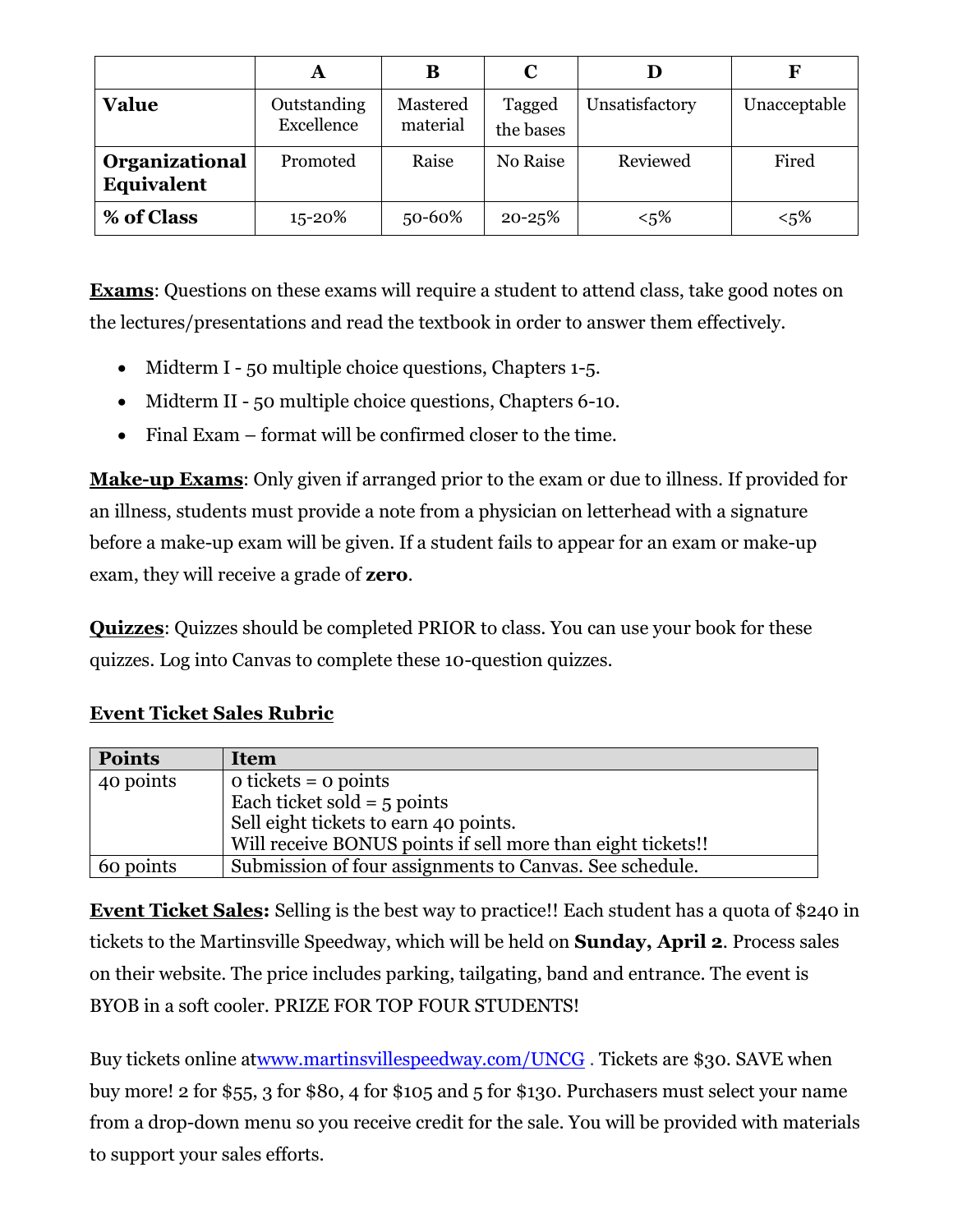**Assignments**: Four personal assignments are due to Canvas (highlighted in yellow on calendar.) Each person must submit their response to each assignment by the assigned time on Canvas. To ensure fairness to all students, late work will NOT be accepted. If not submitted by the designated due date/time, you will receive an automatic zero.

| <b>Points</b> | Item                                                                  |
|---------------|-----------------------------------------------------------------------|
| 10 points     | Upload photo to Canvas.                                               |
|               | Second day of class, bring two copies of your printed resume (one     |
|               | with attached photo).                                                 |
| 30 points     | Turn in six handwritten notes to the professor (noted in red on       |
|               | calendar).                                                            |
| 60 points     | <b>CLASS PARTICAPTION</b>                                             |
|               | Research guest speaker companies. Prepare questions as if going to an |
|               | interview. Bring printed sheet the day of the presentation with five  |
|               | questions, include your student name and number.                      |
|               | • You will receive 10 points for each guest speaker.                  |
|               | • The door will be locked at 2 pm. If you don't come on time, you     |
|               | will get zero points for that speaker.                                |

# **Class Participation Grading Rubric**

**Thank You Notes**: Salespeople need to be able to absorb and summarize the important points covered in a meeting. They should also be able to write a decent thank you note. This note should be nicely formatted and well-written, but most importantly the note should summarize the key ideas raised in the class. There are sample notes on Canvas. Hint: The best time to write the thank you note is right after class. Six thank you notes are due throughout the semester. These are listed in red on the calendar.

**Sales Presentation**: Individual sales presentations. Students will have to develop presentation materials, which should be professional and easy to use. The presentation materials should be similar to what you would develop if you were selling to a real buyer. Items to note:

- 10-minute pitch. Presenters should be prepared for questions/objections.
- Assigned in teams of two. One person presents, and the other person acts as buyer.
- Sales overview and buyer profiles will be uploaded to Canvas, along with grading rubric.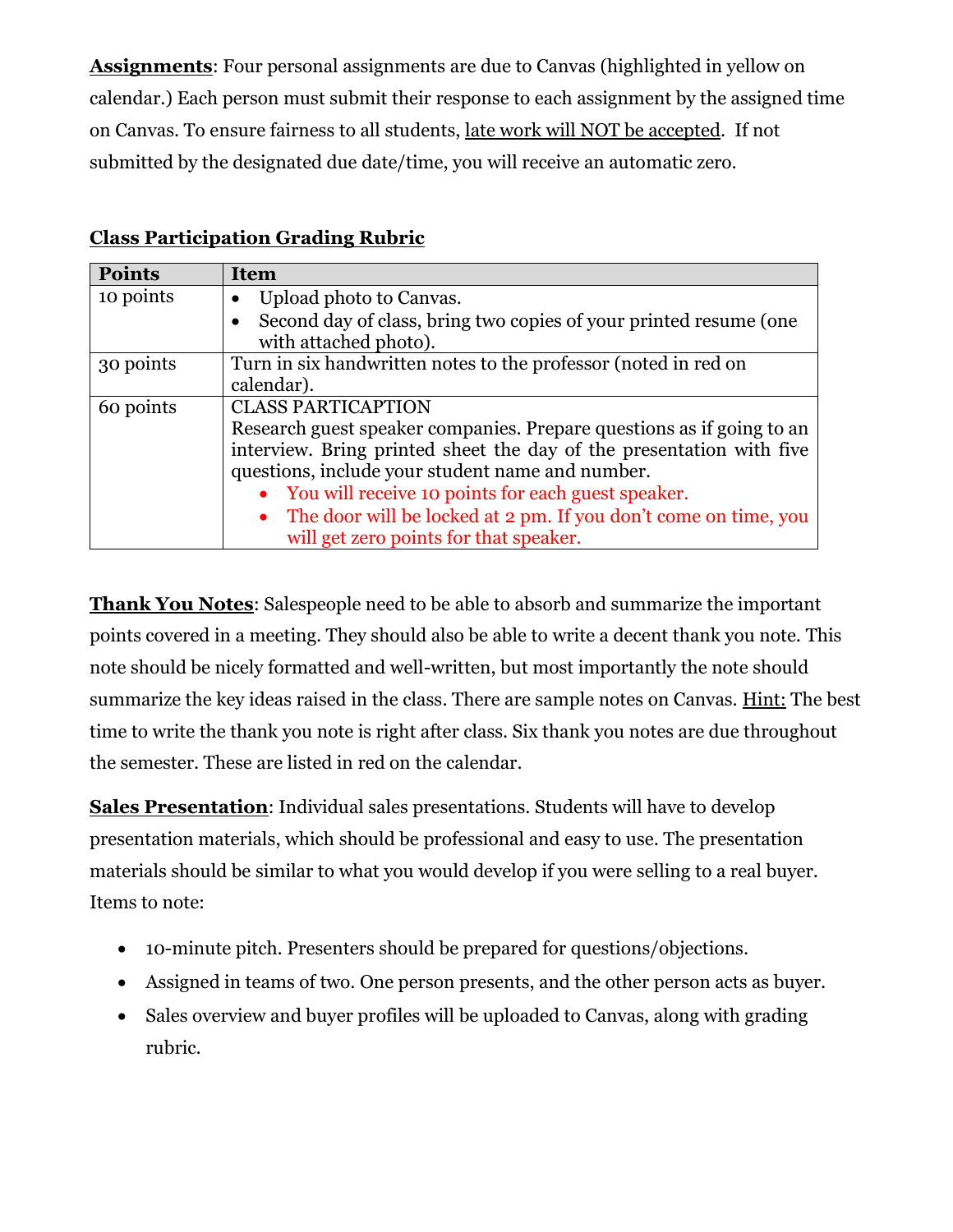**Sales Presentation Grading Rubric** – will be uploaded to Canvas. Please plan your presentation to cover ALL of the listed elements.

On the day of the presentation, students must do the following:

- Dress appropriately.
- Upload your presentation to Canvas.
- Know the buyer profile so you can act as the buyer.

## **Class Expectations**

As **instructor,** I have the following responsibilities:

- 1. Come prepared to every class with a well thought-out class.
- 2. Design my class so you will understand how a sales professional uses their understanding of the buying process to connect with prospects.
- 3. Consider that it is not always your fault if you don't understand the material.
- 4. Create a mutually respectful classroom environment.
- 5. Provide examples of how sales professionals close deals in B-C and B-B environments.
- 6. Be available to students to review slides and answer questions.
- 7. Role play sales situations.

As **students,** you have the following responsibilities:

- 1. Turn off your phone so you can focus on the lecture. Your phone is smart enough!
- 2. Come prepared to every class by reviewing previous notes and reading the material.
- 3. Treat others (including the instructor) with respect.
- 4. Ask questions when you don't understand. Asking questions is a sign of maturity not ignorance. Sales professionals spend a lot of time asking their customers questions.
- 5. If you are concerned about your grade or progress, schedule an appointment. Address the situation before it is too late to do anything about it.